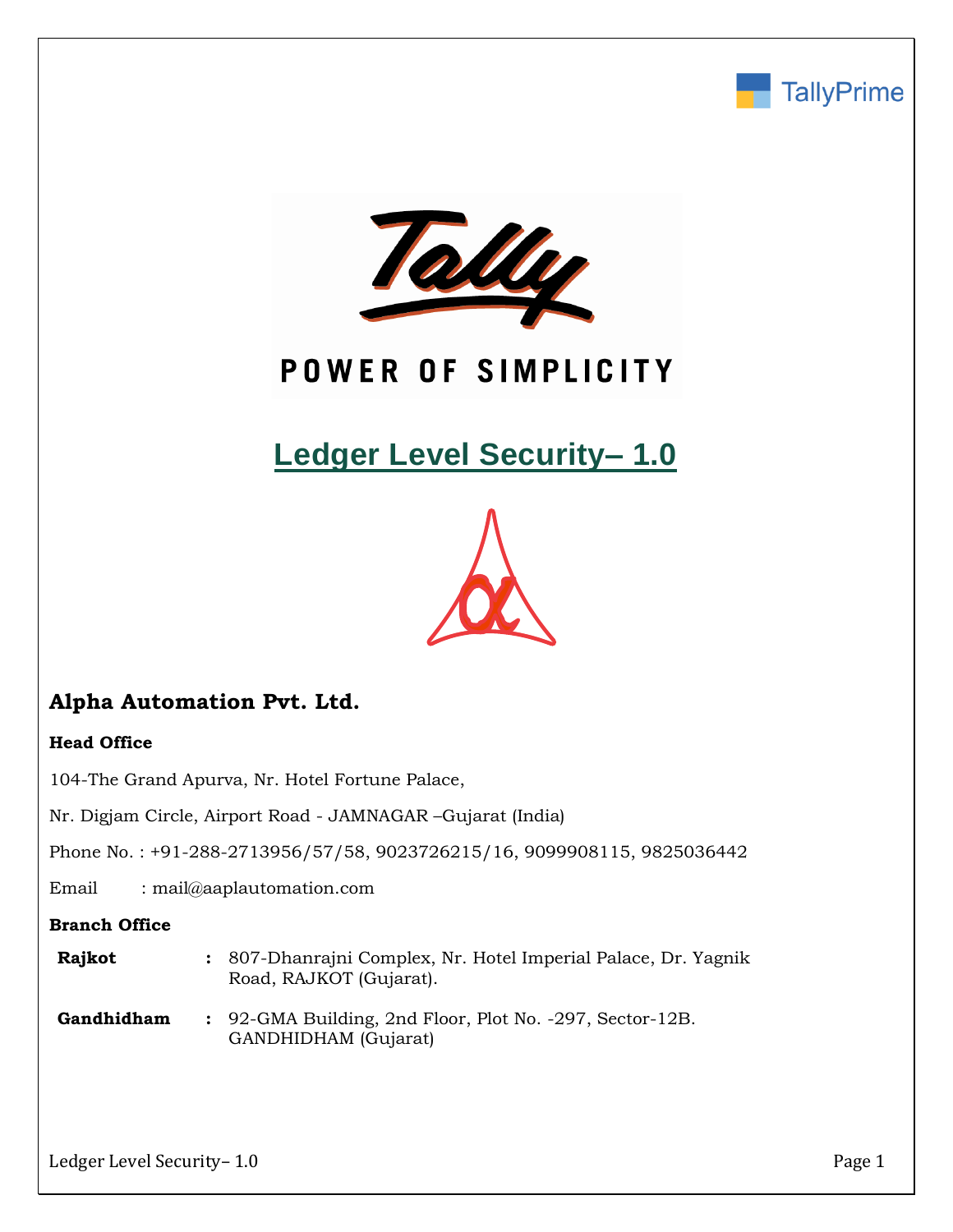

© 2020 Alpha Automation Pvt. Ltd. All rights reserved.

Tally, Tally 9, Tally9, Tally.ERP, Tally.ERP 9, Shoper, Shoper 9, Shoper POS, Shoper HO, Shoper 9 POS, Shoper 9 HO, TallyDeveloper, Tally.Server 9, Tally Developer, Tally. Developer 9, Tally.NET, Tally Development Environment, TallyPrime, TallyPrimeDeveloper, TallyPrime Server, Tally Extender, Tally Integrator, Tally Integrated Network, Tally Service Partner, TallyAcademy & Power of Simplicity are either registered trademarks or trademarks of Tally Solutions Pvt. Ltd. in India and/or other countries. All other trademarks are properties of their respective owners.

Version: Alpha Automation Pvt. Ltd. / Ledger Level Security/1.0/ Nov-2020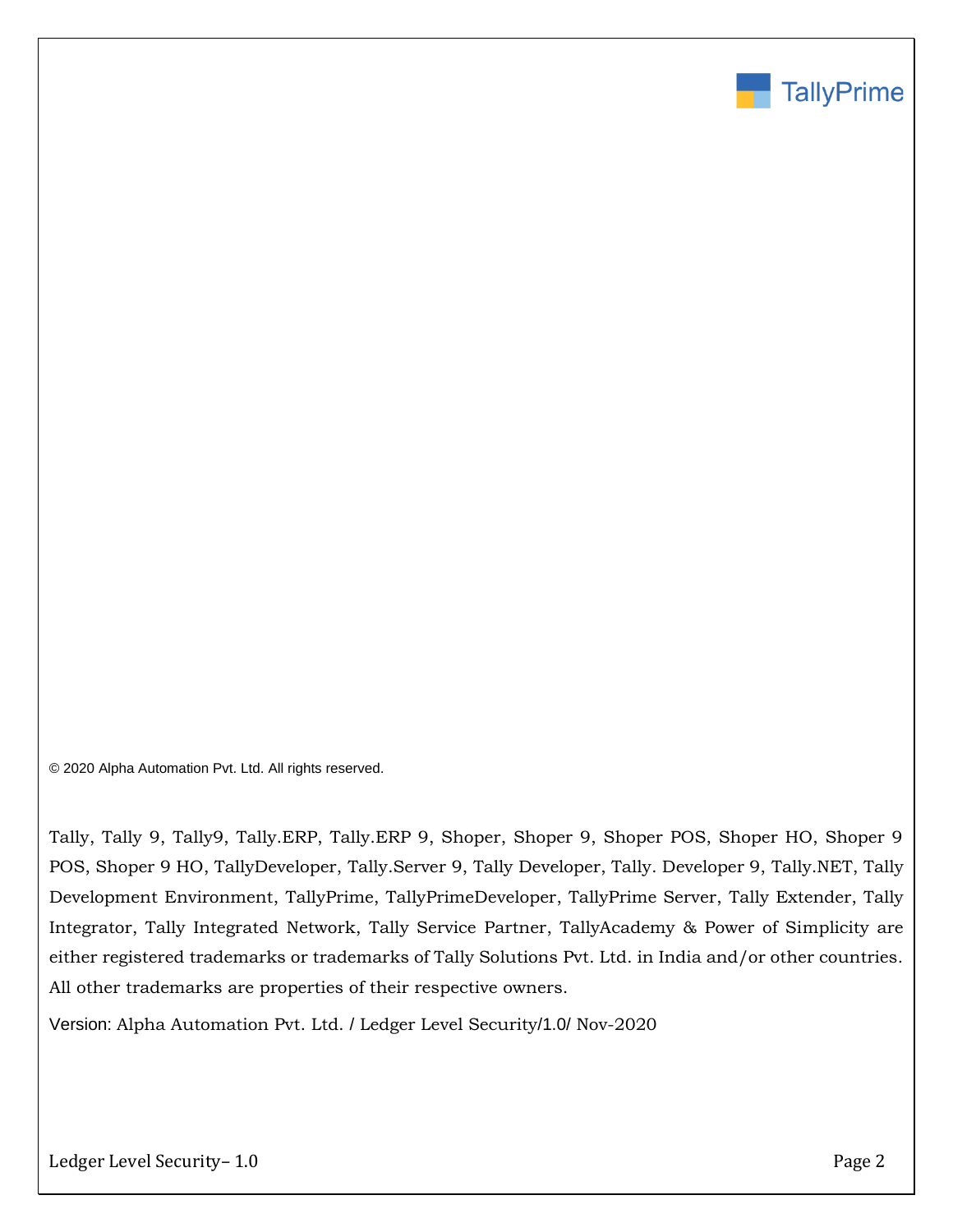

# **Ledger Level Security– 1.0**

# **Introduction**

• With this add-on, admin can control such that User can View or Enter Transaction of Specific Ledger Only. Admin can choose to allow Certain Ledger only or can choose to disallow certain Ledger from Total Ledger as per the requirement.

## **Benefits**

- User will be able to access Ledger Report and Enter Transaction only of the given Ledgers only.
- Very useful when Admin wants to restrict the Ledger Access for each user such that User can access the ledger of his requirement only.

## **What's New?**

• Compatible with Tally Prime

**Important!** Take back up of your company data before activating the Add-on.

Once you try/purchase an Add-on, follow the steps below to configure the Add-on and use it.

### **Installation**

- 1. Copy the TCP file in Tally Prime Folder.
- 2. Gateway of Tally  $\rightarrow$  F1 (Help) $\rightarrow$  TDL & Add-on  $\rightarrow$  F4 (Manage Local TDL)  $\rightarrow$  Select Yes in Load TDL on Startup and give the file name of TCP File. After pressing the Enter Key will show TDL Status which should be as Loaded.

### **System requirements:**

No additional hardware / software infrastructure is required for executing and operation this applications module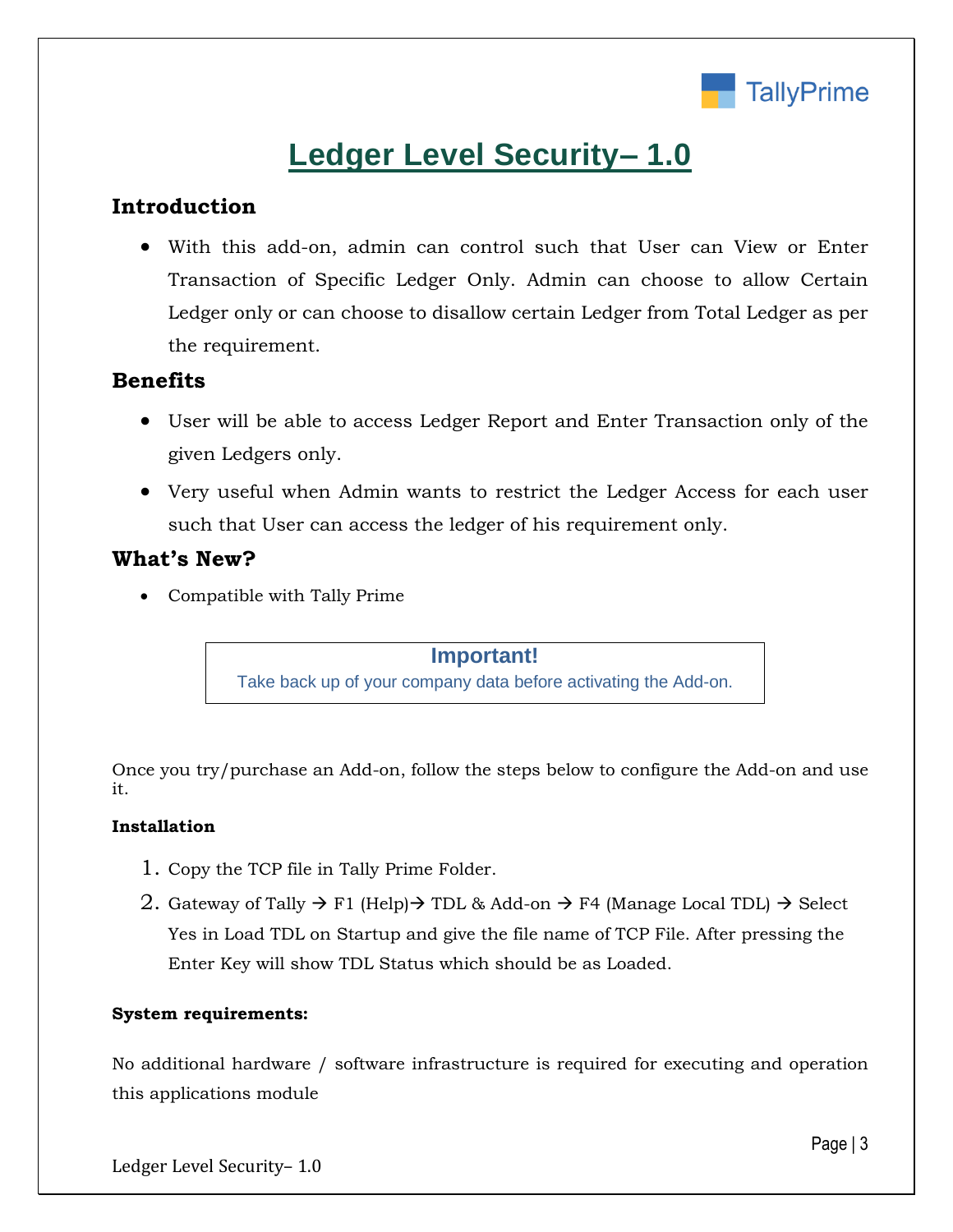

### **1. Activate the Add-on.**

### *For TallyPrime Release 1.0*

Go to **Gateway of Tally** → **F1: Help** → **TDL & Add-On** → **F6: Add-On Features**. Alternatively, you may press **CTRL + ALT + T** from any menu to open TDL Management report and then press **F6: Add-On Features**

Set "**Yes**" to the option **"Enable User Wise Ledger Level Security?"**

**Add-On Features** 

Enable User Wise Ledger Level Security ? Yes

Accept ?

Yes or No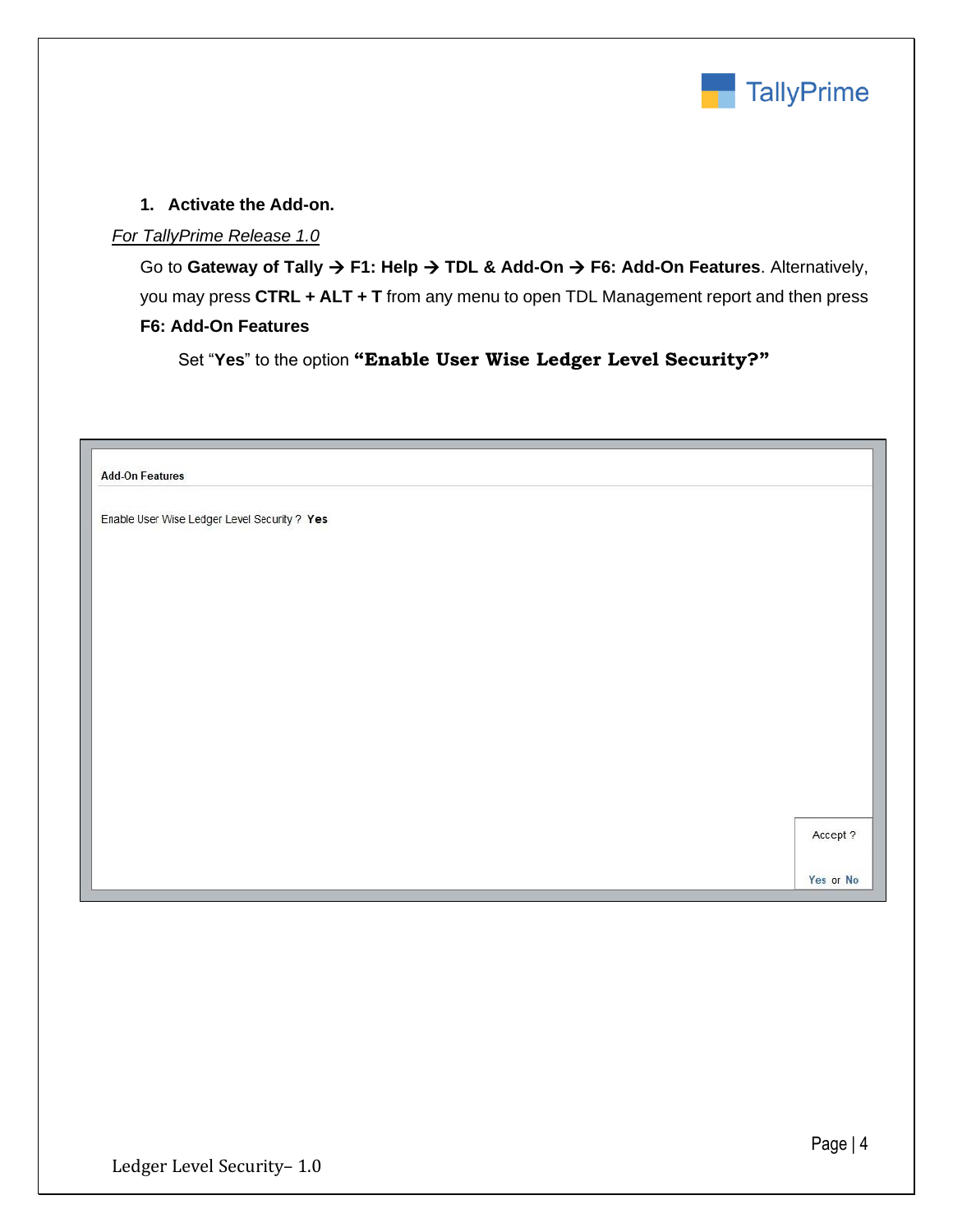

## **Detailed User Guide:**

**1. Gateway of Tally → Company (Alt + K) → Ledger Control**

| K: Company                                                                                                                                                                                       | Y: Data                                     |  |
|--------------------------------------------------------------------------------------------------------------------------------------------------------------------------------------------------|---------------------------------------------|--|
| Create<br>Alter<br>ChanGe<br>Select<br><b>SHut</b>                                                                                                                                               | F <sub>3</sub><br>$Alt + F3$<br>$Ctrl + F3$ |  |
| <b>USER MANAGEMENT</b><br>Change UseR<br>Change Password<br><b>Users and Passwords</b><br><b>User RoLes</b><br><b>LEdger Control</b>                                                             |                                             |  |
| ONLINE ACCESS<br>COnnect<br><b>Disconnect</b><br>ConnectiVity Status<br><b>ReMote Access</b><br><b>Browser Access</b><br>CONFIGURE<br>Features<br>Security<br>TallyVault<br><b>ONline Access</b> | F <sub>11</sub>                             |  |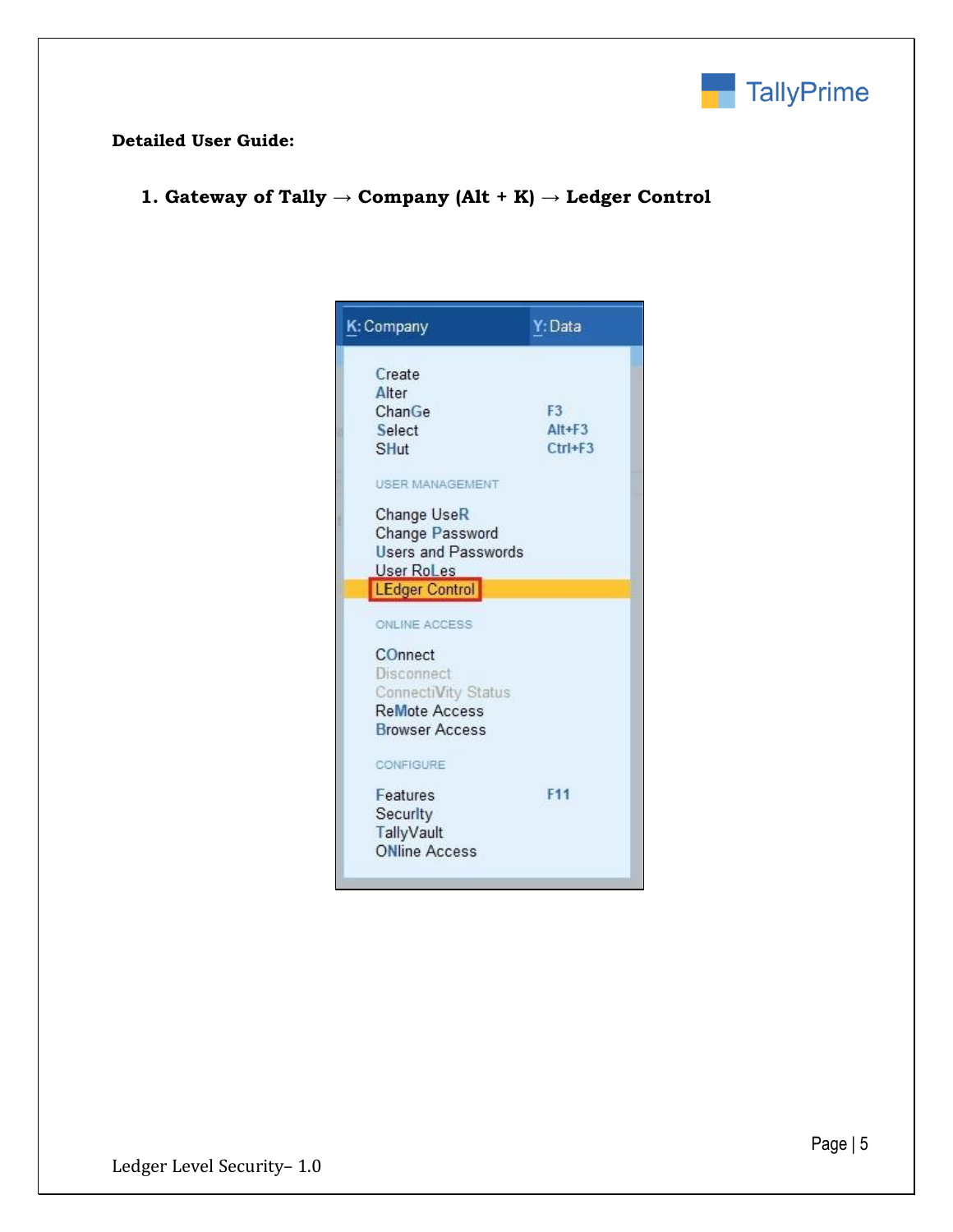

**2. Here you can allow or disallow the Ledger to Specific Security Level's. Select the Security Level which should be allows or disallow for that Ledger as shown below.**

|                              | <b>Security Details for : Webmine Solutions</b> |              |
|------------------------------|-------------------------------------------------|--------------|
| Allow Ledger Access          | ? No                                            |              |
| Disallow Ledger Access ? Yes |                                                 |              |
| Security Level               | Ledger Selection                                | Show Balance |
| Accuser@123                  | <b>Allec Enterprice</b>                         | No           |
| Accuser@123                  | <b>Firstcom Solutions</b>                       | No           |
| Accuser@123                  | <b>Kinjal Enterprise</b>                        | No           |
| Struser@123                  | <b>Lynux Electronics</b>                        | No           |
| Struser@123                  | <b>Maruti Enterprise</b>                        | No           |
|                              |                                                 |              |
|                              |                                                 |              |
|                              |                                                 | Accept ?     |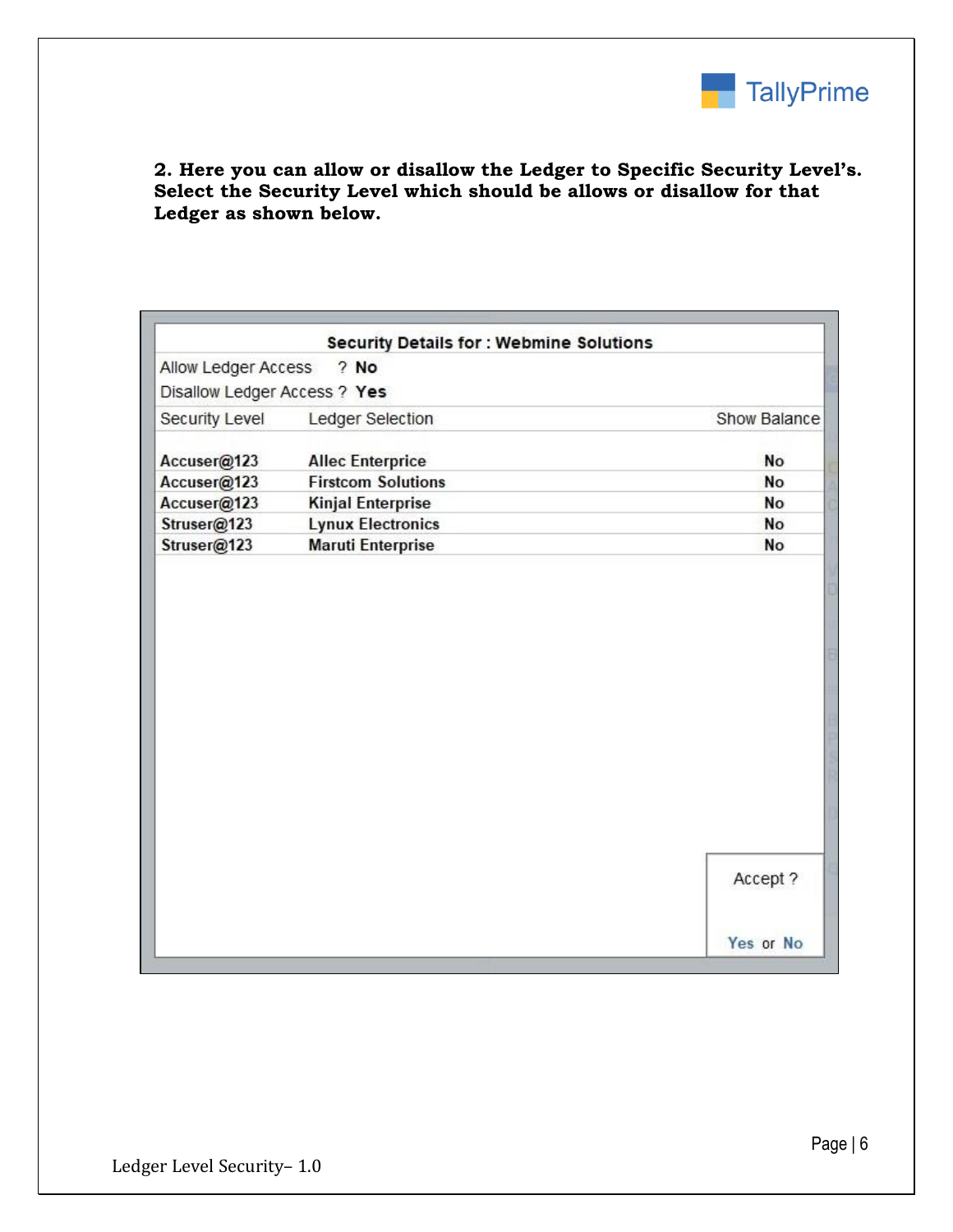

# **3. List of Users for Company as below.**

|                         |             | <b>List of Users for Company</b> |                         |                        |                                 |
|-------------------------|-------------|----------------------------------|-------------------------|------------------------|---------------------------------|
| Name: Webmine Solutions |             |                                  |                         |                        |                                 |
| <b>User Roles</b>       | Username    | Password (if any)                | Allow Browser<br>Access | Allow Remote<br>Access | Allow Local<br><b>TDL Files</b> |
| <b>Account Dept</b>     | Accuser@123 | $^\star$                         | No                      | No                     | No                              |
| <b>Store Dept</b>       | Struser@123 | $\pmb{\ast}$                     | No                      | No                     | No                              |
| <b>Account Dept</b>     | Sahil       | $\star$                          | No                      | No                     | No                              |
|                         |             |                                  |                         |                        |                                 |
|                         |             |                                  |                         |                        |                                 |
|                         |             |                                  |                         |                        |                                 |
|                         |             |                                  |                         |                        |                                 |
|                         |             |                                  |                         |                        |                                 |
|                         |             |                                  |                         |                        |                                 |
|                         |             |                                  |                         |                        |                                 |
|                         |             |                                  |                         |                        |                                 |
|                         |             |                                  |                         |                        |                                 |
|                         |             |                                  |                         |                        |                                 |
|                         |             |                                  |                         |                        |                                 |
|                         |             |                                  |                         |                        |                                 |
|                         |             |                                  |                         |                        |                                 |
|                         |             |                                  |                         |                        |                                 |
|                         |             |                                  |                         |                        |                                 |
|                         |             |                                  |                         |                        | Accept ?                        |
|                         |             |                                  |                         |                        |                                 |

# **4. Accounts login as below.**

|          | <b>Company: Webmine Solutions</b> |
|----------|-----------------------------------|
| Username | : Accuser@123                     |
| Password | ****                              |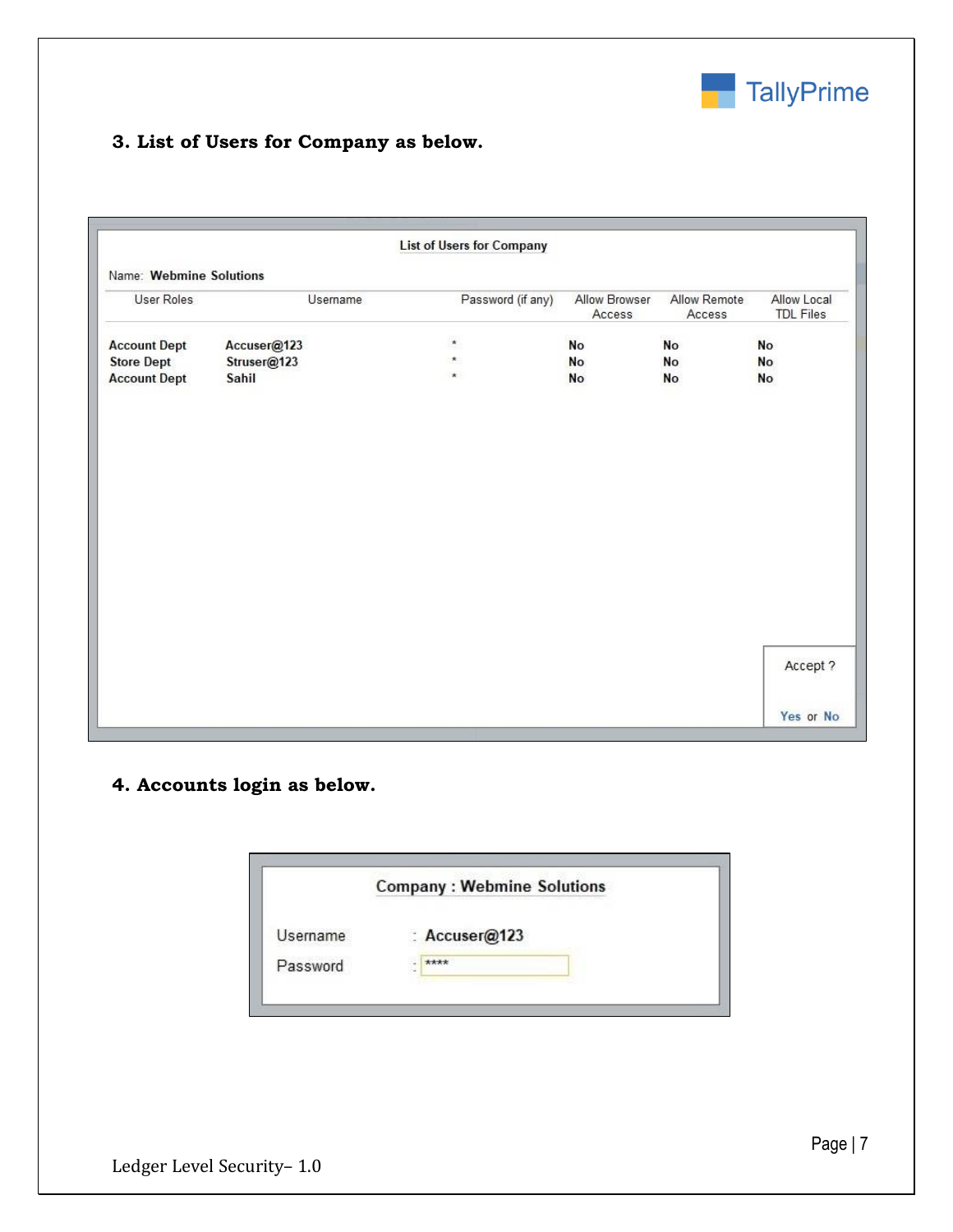

## **5. Go to Display → Account Books → Ledger.**

Disallow ledger will not show in ledger statement selection.

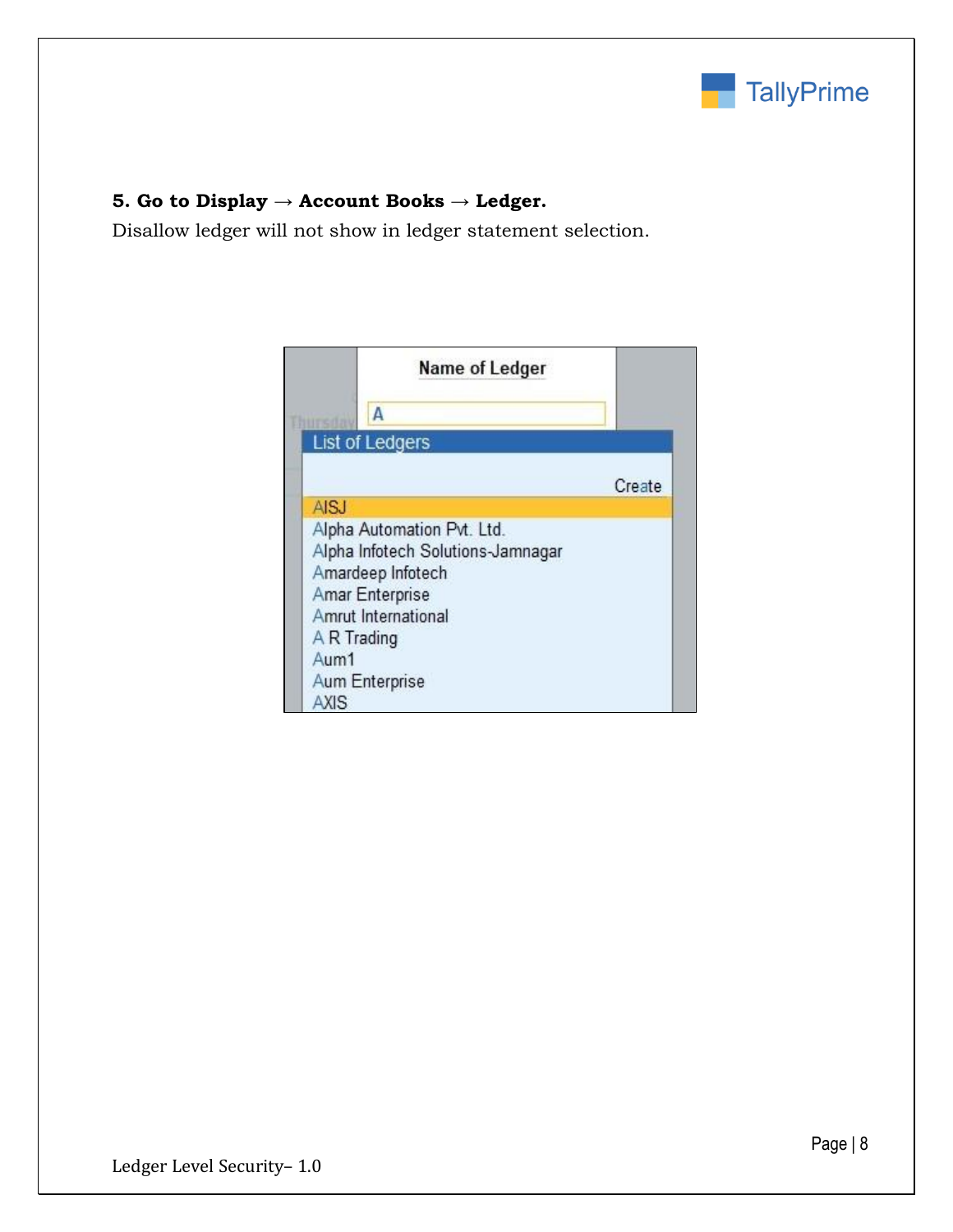

# **6. Disallowed ledger will not be available in Ledger Selection List**

| <b>Accounting Voucher Creation</b> |                          |      |                             | <b>Webmine Solutions</b> |                    |  |                            |                                                                           | $\boldsymbol{x}$ |                     |
|------------------------------------|--------------------------|------|-----------------------------|--------------------------|--------------------|--|----------------------------|---------------------------------------------------------------------------|------------------|---------------------|
| Sales                              | No. 45                   |      |                             |                          |                    |  |                            | List of Ledger Accounts                                                   |                  | F2: Date            |
| Reference No                       | ĕ.                       | Date | $\mathcal{L}_{\mathcal{L}}$ | Voucher class            | : • Not Applicable |  |                            |                                                                           | Create           | F3: Company         |
| Party A/c name                     | A                        |      |                             |                          |                    |  |                            | Price Lew Alpha Automation Pvt. Ltd.<br>Alpha Infotech Solutions-Jamnagar |                  |                     |
|                                    |                          |      |                             |                          |                    |  | Amrut International        |                                                                           |                  | F4: Contra          |
| Sales ledger<br>Current balance    | $\frac{1}{\alpha}$<br>8. |      |                             |                          |                    |  | Federal Bank               | F5: Payment                                                               |                  |                     |
| Name of Item                       |                          |      |                             |                          |                    |  | Kamalbhai                  | Imperial World Trade Pvt. Ltd                                             | F6: Receipt      |                     |
|                                    |                          |      |                             |                          |                    |  | Kinjal<br>Loyal Enterprise |                                                                           |                  | F7: Journal         |
|                                    |                          |      |                             |                          |                    |  |                            |                                                                           |                  | F8: Sales           |
|                                    |                          |      |                             |                          |                    |  |                            |                                                                           |                  | F9: Purchase        |
|                                    |                          |      |                             |                          |                    |  |                            |                                                                           |                  | F10: Other Vouchers |
|                                    |                          |      |                             |                          |                    |  |                            |                                                                           |                  |                     |
|                                    |                          |      |                             |                          |                    |  |                            |                                                                           |                  | E: Autofill         |
|                                    |                          |      |                             |                          |                    |  |                            |                                                                           |                  | H: Change Mode      |
|                                    |                          |      |                             |                          |                    |  |                            |                                                                           |                  |                     |
|                                    |                          |      |                             |                          |                    |  |                            |                                                                           |                  | I: More Details     |
|                                    |                          |      |                             |                          |                    |  |                            |                                                                           |                  |                     |
|                                    |                          |      |                             |                          |                    |  |                            |                                                                           |                  | L: Optional         |
|                                    |                          |      |                             |                          |                    |  |                            |                                                                           |                  | I: Post-Dated       |
|                                    |                          |      |                             |                          |                    |  |                            |                                                                           |                  |                     |
|                                    |                          |      |                             |                          |                    |  |                            |                                                                           |                  |                     |
|                                    |                          |      |                             |                          |                    |  |                            |                                                                           |                  |                     |
|                                    |                          |      |                             |                          |                    |  |                            |                                                                           |                  |                     |
|                                    |                          |      |                             |                          |                    |  |                            | Error                                                                     |                  |                     |
|                                    |                          |      |                             |                          |                    |  |                            | Oops!                                                                     |                  |                     |
|                                    |                          |      |                             |                          |                    |  |                            |                                                                           |                  |                     |
|                                    |                          |      |                             |                          |                    |  |                            |                                                                           |                  |                     |
|                                    |                          |      |                             |                          |                    |  |                            | Spelling Error                                                            |                  |                     |
|                                    |                          |      |                             |                          |                    |  |                            |                                                                           |                  |                     |
| Narration:                         |                          |      |                             |                          |                    |  |                            |                                                                           |                  |                     |
|                                    |                          |      |                             |                          |                    |  |                            |                                                                           |                  | F12: Configure      |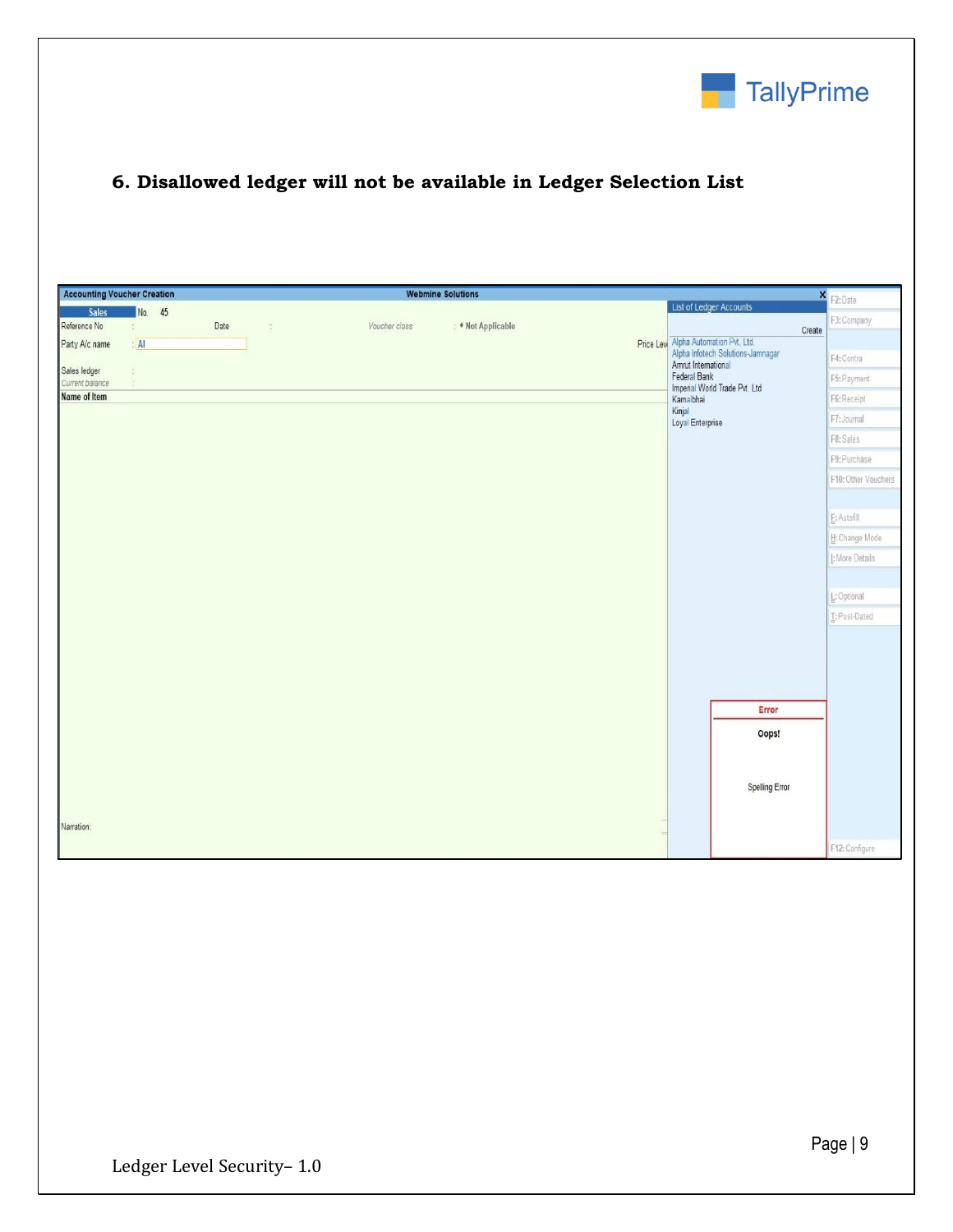

# FAQ

### **Which version/release of Tally Prime does the add-on support?**

This add-on will work only from Tally Prime Release 1.0 onwards.

### **How will I get support for this add-on?**

For any functional support requirements please do write to us on mail@aaplautomation.com or call us at +91-288-2713956/57/58, +91-9023726215/16, 9099908115, 9825036442.

# **If I need some enhancements / changes to be incorporated for the add-on, whom should I contact?**

Please to write to us on mail@aaplautomation.com with your additional requirements and we will revert to you in 24 hours.

#### **Will new features added be available to us?**

We offer one year availability of all support and new features free of cost. After one year, nominal subscription cost will be applicable to you to continue to get free support and updates.

#### **What will happen after one year?**

There is no fixed annual charge to be payable mandatory. However if any changes are required in our Add-On to make compatible with New Release of TallyPrime then the modification Charges will be applied.

#### **I am using a multi-site. Can I use the same Add-on for all the sites?**

No, one Add-on will work only for 1 site. You need to purchase again if you want to use the same Add-on for more sites.

#### **TDL Management screen shows errors with the Add-on. What do I do?**

Check whether the error is because of the Add-on or because of clashes between 2 TDLs (An add-on is also a TDL). In case of clashes, disable one or more TDLs and check which TDL has the error. If the Add-on has a problem, you can report it to us.